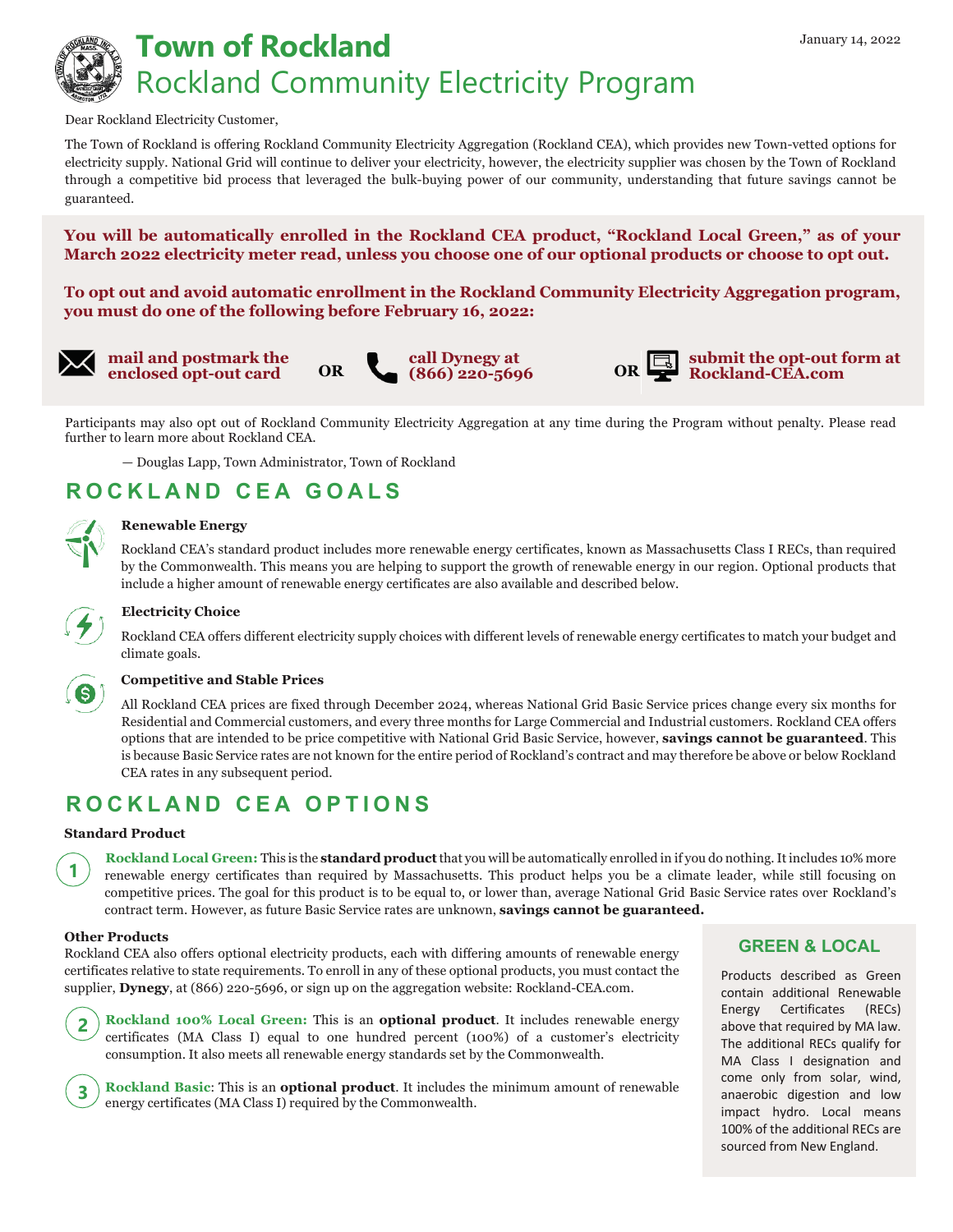## **ROCKLAND CEA PRICING**

|                                    | Electricity<br><b>Supply Product</b>                | Renewable<br><b>Energy</b><br><b>Certificates</b><br>(RECs)                     | <b>Residential</b> | <b>Commercial</b> | <b>Large Commercial</b><br>and Industrial<br>(C&I) | <b>Price Period</b>                                                                                                                              |
|------------------------------------|-----------------------------------------------------|---------------------------------------------------------------------------------|--------------------|-------------------|----------------------------------------------------|--------------------------------------------------------------------------------------------------------------------------------------------------|
| <b>Rockland</b><br><b>CEA</b>      | <b>Rockland</b><br><b>Local Green</b><br>(standard) | 10% greater than<br><b>MA Class I</b><br>requirements                           | \$0.11164/kWh      | \$0.11164/kWh     | \$0.11164/kWh                                      | <b>March 2022-</b><br>December 2024<br>Rates apply to service<br>beginning and ending<br>on the days of the<br>month that your meter<br>is read. |
|                                    | Rockland 100%<br><b>Local Green</b><br>(optional)   | <b>MA Class I RECs</b><br>equal to 100% of<br>customer's metered<br>consumption | \$0.14359/kWh      | \$0.14359/kWh     | \$0.14359/kWh                                      |                                                                                                                                                  |
|                                    | <b>Rockland</b><br><b>Basic</b><br>(optional)       | meets minimum<br><b>MA Class I</b><br>requirements                              | \$0.10809/kWh      | \$0.10809/kWh     | \$0.10809/kWh                                      |                                                                                                                                                  |
| <b>What You</b><br><b>Have Now</b> | <b>National Grid</b><br><b>Basic Service</b>        | meets minimum<br><b>MA Class I</b><br>requirements                              | \$0.14821/kWh      | \$0.13113/kWh     | <b>SEMA</b><br>\$0.17129/kWh                       | November 1, 2021 -<br><b>January 31, 2022</b><br>Residential and<br>Commercial*<br>November 1, 2021 -<br>April 30, 2022<br>Large C&I*            |

**\*No guarantee of savings.** National Grid Basic Service rates for electric supply change every six months for Residential and Commercial customers, and every three months for Large Commercial and Industrial customers. National Grid Basic Service rates may be above or below Rockland CEA rates for customers during any subsequent period. Program prices could also increase as a result of a change in law that results in a direct material increase in costs during the term of the electric supply contract.

**Rates indicated above are for Supply Services only.** Commission fee for all Rockland CEA products is included in above rates. This fee is \$0.001/kWh for the aggregation consultant. Rates also include taxes which are billed as part of the power supply charge.

## **ROCKLAND CEA P ARTICI PATION**

**To enroll in the Rockland CEA Rockland Local Green product**, you do not need to take any action. **To enroll in an optional Rockland CEA product**, contact the supplier, **Dynegy**, or use the online form at Rockland-CEA.com. **If you don't wish to participate,**  mail and postmark the enclosed opt-out card on or before **February 16, 2022** to avoid automatic enrollment in the Rockland CEA program.

**Budget Plan or Eligible Low-Income** delivery rate consumers will continue to receive those benefits from National Grid.

**Solar Electricity Consumers** will not be impacted and will continue to receive their net metering credits while participating in the Program.

**Exit Terms for Basic Service:** There is no penalty charge for leaving National Grid's Basic Service, however, Industrial customers (G-2 and G-3) may receive a reconciliation charge or credit.

**If you have already chosen a Green Power supply option on your own**, you must opt out of this Program. This will ensure you continue to receive your electricity from that Green Power Supply.

**You can leave the Program any time** after you have enrolled, with no early termination fees. If you leave the Program, your account(s) will be returned to National Grid's Basic Service on the next available meter read.

**How to access information about Basic Service:** visit www.mass.gov/info-details/basic-service-information-and-rates, or call National Grid at (800) 322-3223.

**If you are receiving electricity supply from a competitive supplier and believe you have received this opt-out letter in error, you must sign and return the enclosed opt-out card.** This will ensure you continue to receive your electricity from that competitive supplier and prevent any possible early termination fees.

**Tax-exempt small business customers** must provide a copy of their Energy Exemption Certificate directly to Dynegy via email at Salestax\_geotax@vistraenergy.com, fax at (866) 257-1795, or mail at Dynegy, ATTN: Customer Care, P.O. Box 650764, Dallas, TX 75264, in order to maintain their tax-exempt status.

## **CUSTOMER SUPPORT & MORE INFORMATION**

For more information visit Rockland-CEA.com, or call (866) 220-5696.

To select an optional Rockland CEA product, or to opt out of the Program, please contact **Dynegy** at (866) 220-5696, between 8am and 8pm, or by email at DESCustCare@Dynegy.com.